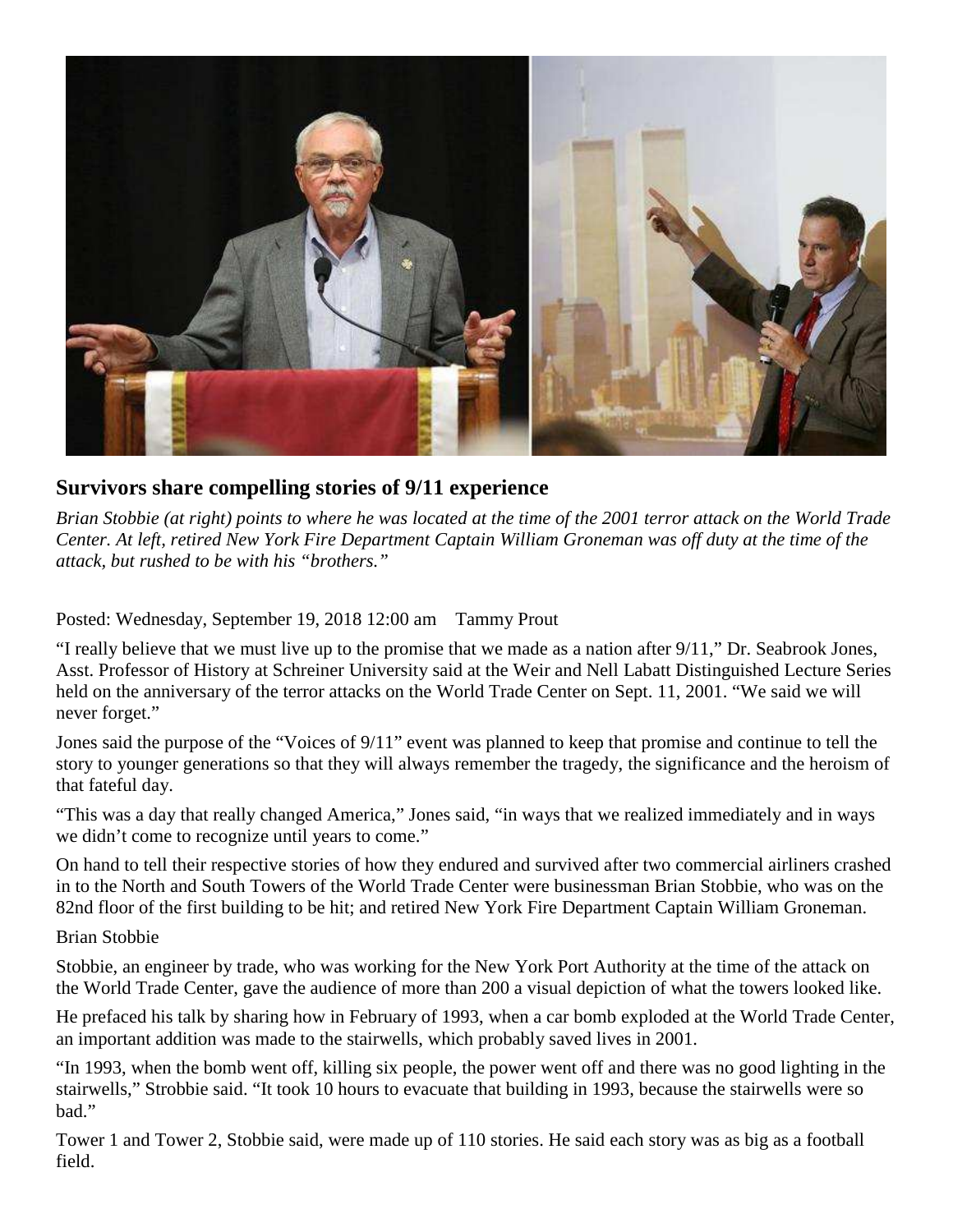"There were two towers, so that's 220 football fields in those two towers," Strobbie said.

He said that there was approximately 130 feet between the two buildings and that each building housed 99 elevators, which made up 15 miles of elevator shafts in the two buildings.

"The reason I wanted to share this with you is to give you some sort of physical awareness of what's going to happen and an idea of what I experienced," Stobbie said.

He also prefaced his recollection of his experience after the two towers were hit by saying that after the 1993 car bombing of the World Trade Center, security had tightened and lights and fluorescent paint were added to the stairwells.

"On Tuesday, Sept. 11, 2001, the weather was beautiful in New York," Stobbie said.

Stobbie said he was late getting to his train on that fateful day. The driver, he said, stopped and let him in.

"I'm at my desk on the 82nd floor at about 8:30 in the morning," Stobbie said. "At 8:35, I make a phone call from my cubical to a consultant. At 8:47, the building is blindsided."

He described the crash as a "small explosion and long, murmuring thunder."

Stobbie said it felt like the building had shifted 12 feet toward the south.

"Shortly thereafter, it rights itself and stops shuddering," Stobbie said. "There was no loud explosion. It was like a few seconds of thunder."

Stobbie said he stood up and looked out the window and could see debris floating by the windows.

At first, he said his coworkers and he thought a transformer on a floor above them had exploded, but the debris continued to float by the windows.

"The glass hit the windows and it sounded like wind chimes with no ending in site," Stobbie said. "It cascades and just keeps coming down."

He said there were small fires now visible on the ceiling of his floor and he and his coworkers began to evacuate using the stairwell.

"At the time, the 82nd floor was good. Lights were working and the air was clean," Stobbie said.

He said as he entered the stairwell, it occurred to him that no one above him was coming down.

"I'm on the 82nd floor. There are 28 floors above me filled with people," Stobbie said. "Where are these people?"

Still, at this time, no one knew what had happened, they just knew that they needed to leave.

"Within five minutes of impact, the stairs are full and we are moving at a slow, but steady pace," Stobbie said.

When they made it to the 78th floor, he said they received word that the door to the stairwell below them was jammed and would not open.

"The building shifted so much at impact, that the doors had jammed," Stobbie said.

They made it to the 77th floor and were stuck, so they all headed in to a room together. The air quality was good and the lights were still working, but the debris, he said continued to "cascade down."

As they left the room, they found another stairwell, but now the air is beginning fill with smoke and there are visible fires.

"We made it to about the 59th floor and were making good progress," Stobbie said. "It's now about 9:12 (a.m.). World Trade 1 was hit at 9:02 (a.m.), but we did not know."

While the parade of the hundreds of WTC employees were trying to evacuate, none of them were aware of the fact that terrorists had flown commercial jetliners in to the buildings, Stobbie said. They were just trying to evacuate the building.

The stairwells were too crowded and there was too much congestion and the evacuees came to a standstill.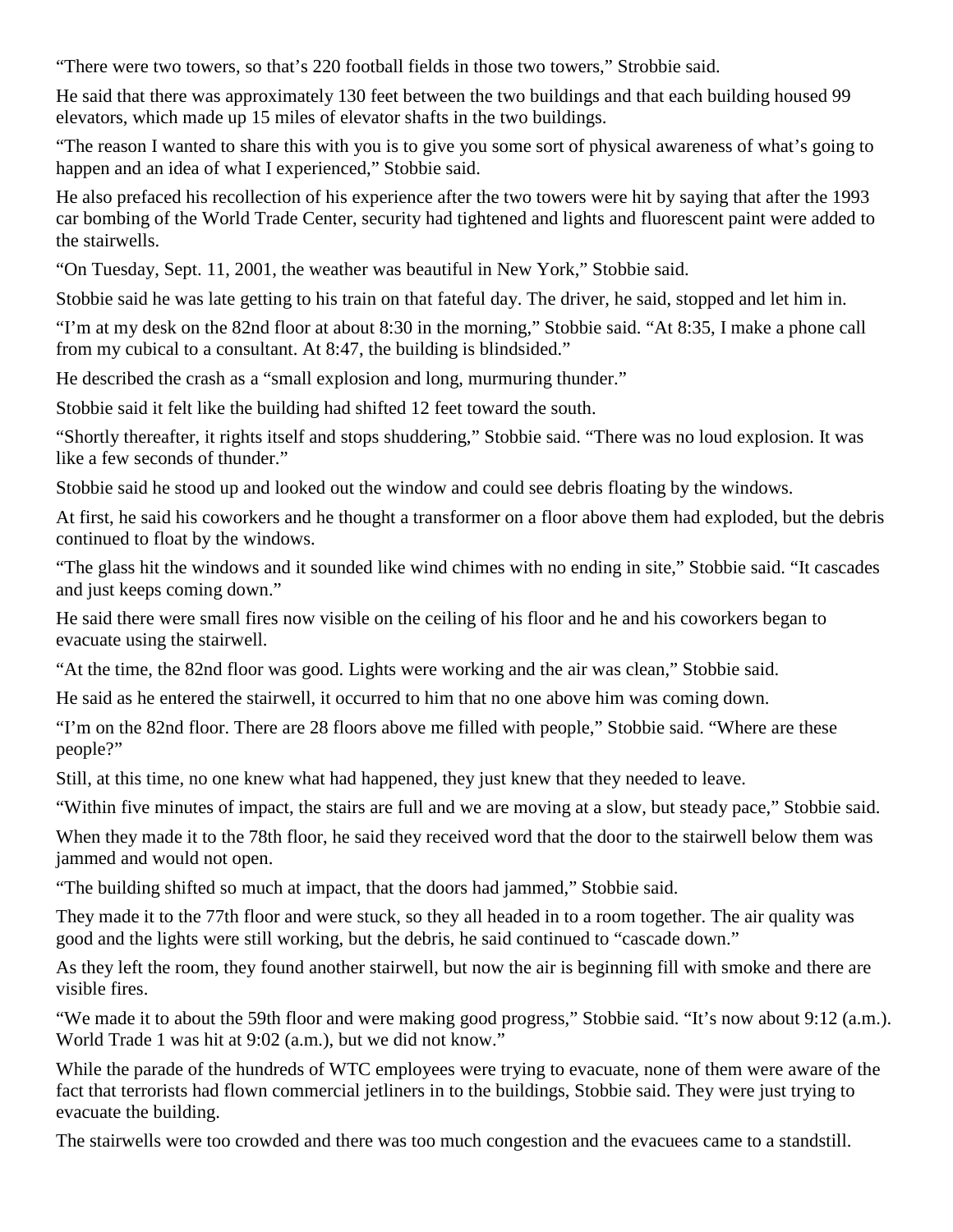"At the 54th floor, I saw the first fireman come up," Stobbie said. "It's the first time we saw the outside come inside."

The average firefighter, he said, had to carry 57 pounds of equipment.

"By the time we reached the 34th floor, the sightings of firemen became much more frequent," Stobbie said.

Stobbie said he volunteered to help a firefighter with his gear.

"As I passed my coworkers, I told them not worry about me, I would be right back down," Stobbie said.

He said he went back up five flights of stairs with the young firefighter until finally they met up with other members of NYFD.

He said when he reached the 39th floor, he saw two firefighters on their backs, with other firefighters working on them.

"It seemed to me that the ones on their backs had suffered a heart attack," Stobbie said. "I just wasn't sure. I asked how I could help and they asked if I could get bottles of water."

He said he knew the cafeteria was just a few flights above them, so he ascended again and retrieved some water for the firefighters.

"I asked if there was anything else they needed. They said 'no.' and I told them I have three kids and I need to get out of here," Stobbie said. "They said they would be fine and I started my descent again."

He said the detour took about 25 minutes in total and by this time, Stobbie said, he was on his own and the stairwells were empty.

He made his way down a few floors lower and around 10 a.m., he said he heard a "loud rumble."

"My building shudders violently," Stobbie said. "And it's instantaneously black. No lights. No nothing."

He said he had approximately six inches of visibility and he was on about the 28th floor.

"The sound was like a subway going above me. The vibrations were terrifying," Stobbie said. "There's no more clean air. The smoke filled the stairwell and all the emergency lights are out."

Stobbie said he still didn't know what had happened or if he was ever going to make it out of the building.

"But for the fluorescent paint," Stobbie said. "It was amazing. I could see all of the treads and I thought 'Oh, my God. I got another shot'."

At around the 16th floor, he said he heard voices. He was happy because now he was with other people and no longer alone. Stobbie joined the others and was encouraged after making it down a few more flights of stairs, until he heard that another door had jammed.

"I thought this is it," Stobbie said. "I was not going to get out and see my family."

He said with no visibility, a firefighter had them line up, holding onto one another. He said the firefighters had them stay up against a wall while he attempted find an exit for them.

The estimated three firefighters led them to an open stairwell and they began to make their way down.

"This was my shot and I flew down those stairs," Stobbie said. "I get to the bottom of the stairs and I exit at the Plaza level and I'm guessing that it's about 10:20 a.m. Every window that you saw in that lobby was broken. Everything was gray, and visibility better but not great, and there's fires everywhere in the Plaza."

During this time, Stobbie said he realized that it was just him, a fireman and four other people. He wondered where the thousands of people that worked in the WTC and the mall below were.

"The fireman directed us to the north exit and told us to run toward Word Trade Center 6, which was across the Plaza," Stobbie said.

He said WTC6 had a 30-foot eave to protect them from the falling debris.

"You had to get to the eaves, because it was like bombs going off," Stobbie said of the falling debris and pieces of the building. "It was raining down bombs at the Plaza level and it was loud and it was often."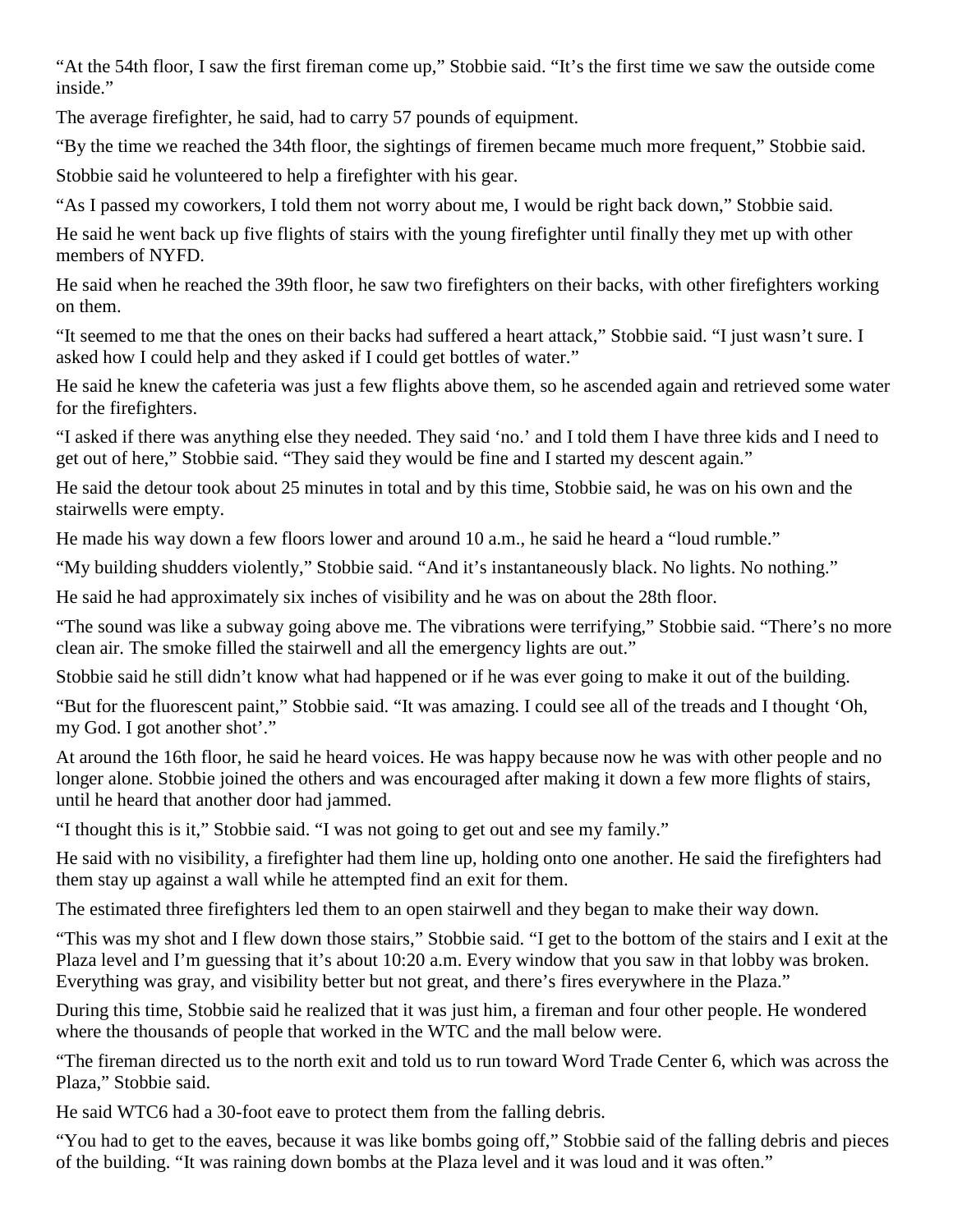Stobbie said it was overwhelming.

"The fireman told us to run as fast as you can and don't look up," Stobbie said. "You couldn't possibly time it. Either you were going to make it or you weren't."

Stobbie said nothing made any sense and he didn't understand what was going on. He said he could see the bottom of his building and "it did not look good. It looked like it was starting to bow."

As he is running for safety, Stobbie said he heard a voice yell, "She's coming down."

"I turn around and see the antennae of the building I just came out of drop, and I hear an incredibly loud noise as my building starts to implode," Stobbie said. "I thought that she might fall on me. I couldn't believe that I made it out only to have her fall on me."

He said he sprinted for maybe 50 yards, where he turned right.

"As I take a right, there's a huge plume that goes by me," Stobbie said. "It was so surreal."

Safe and on the streets of New York City, Stobbie said he learned from emergency personnel what had happened and about the other two planes … one had hit the Pentagon and the one that crashed.

Stobbie said in 2001 there were not many cell phones, but he found a man who had a cell phone and asked to use the man's phone to call his wife. He was not able to get through to her. He left and tried to make his way home.

Stobbie said he finally made it to his home around 3:20 p.m., but the man had continued to call his wife until he reached her; and his wife knew he was safe.

"I believe five people from my floor died that day," Stobbie said. "Shortly before Sept. 11, I was in a meeting with the Port Authority with 20 or so individuals. We reconvened that meeting later in the fall and beside me, there was only one other person that survived."

## **Capt. William Groneman III**

Groneman said he was off duty on Sept. 11, 2001 and was living on Long Island.

"I was the captain of Engine Company 308 in the borough of Queens," Groneman said. "That morning, I decided to go to Jones Beach, which is one of my favorite places in the world."

Groneman said he arrived at Jones Beach at 8:30 a.m. As he made his way down the boardwalk, he was recalling pleasant memories from his childhood and his children's childhood.

"It was like a mystical experience," Groneman said. "So I was reliving all these memories and when I look back on it, it was like I was given one look back at my life while things were normal."

He said he was jogging a little, walking a little and relaxing a little, all while make his way west on the boardwalk.

"In other words, I'm going towards New York City," Groneman said. "As I get to the end, I look up and see what looks like a mushroom cloud."

He said he thought there was a large fire in Brooklyn or Queens.

"I thought to myself, I bet the brothers … the New York City Firefighters call themselves brothers … and I say, I bet the brothers are having some fun at that," Groneman said. "But what I didn't know was, I was looking at the World Trade Center."

Groneman said he was 25-28 miles "as the crow flies" away from the WTC, so it doesn't look like two buildings to him.

"I must have seen it within minutes, if not seconds, from the first plane hitting it, because the smoke hadn't even started to trail off in the wind," Groneman said.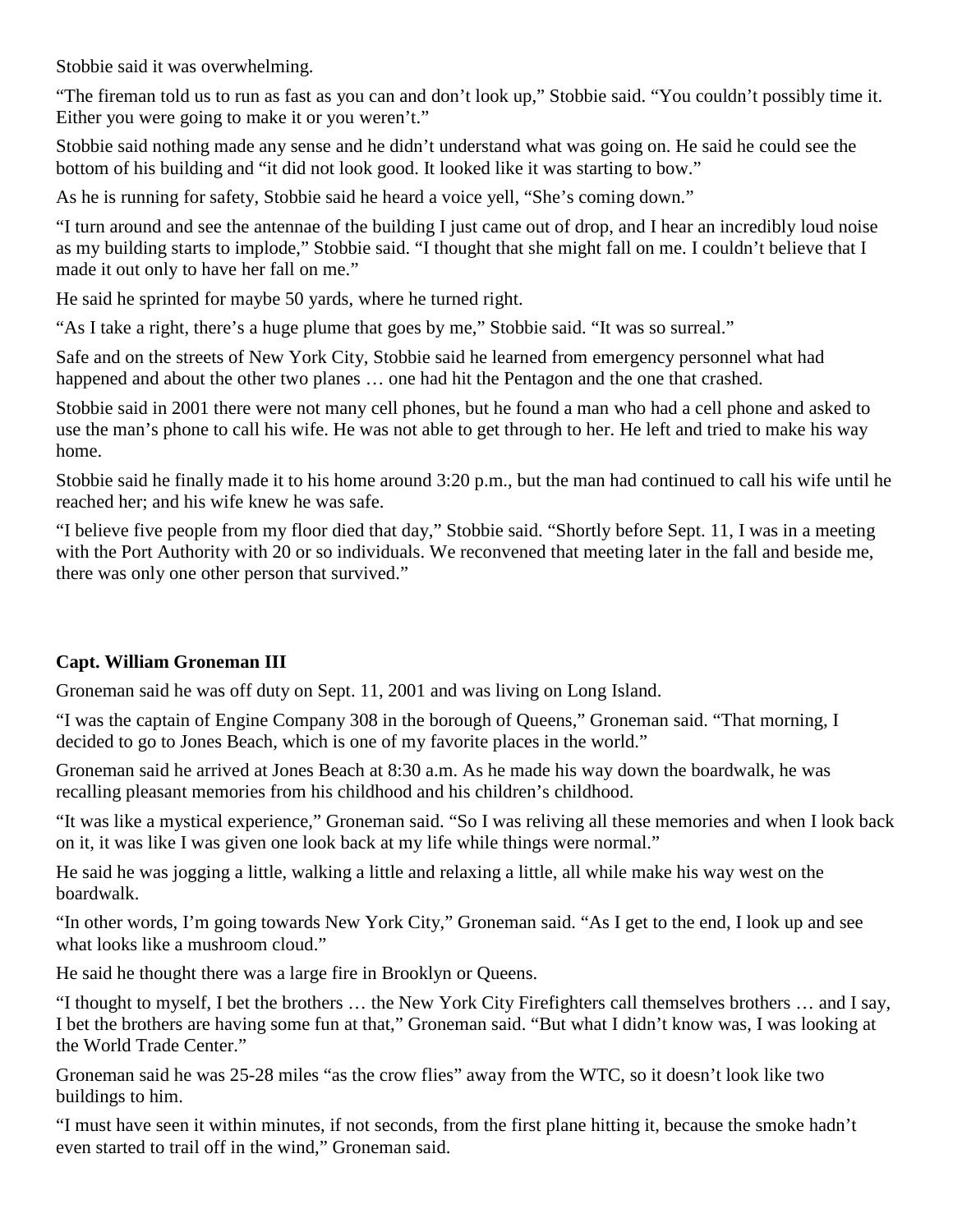While he wasn't sure what he had seen, Groneman said something just came over him and he had a sense of urgency about him.

"It was like someone had an iron clamp on the back of my neck," Groneman said. "Something's telling me I've been here too long today. I've got to get back. Something's not right."

He said he picked up his pace and was making his way back to his wife's SUV.

"When I got back close to my car, there was a woman sitting by the boardwalk and she had a portable radio," Groneman said.

He said he heard and remembers only five words ... "Disaster," "Mayor Giuliani," and "thousands dead."

"As soon as I heard that I sprinted to the car and turned on the radio," Groneman said. "I remember thinking this was just like Pearl Harbor and I had a sensation like a steel door had just closed behind me. Everything in the past was on the other side of that steel door."

He recalled becoming very nostalgic, recognizing that life as he knew it had changed.

"I knew what I had to do," Groneman said. "I had to get in to the firehouse and be with the guys. I thought we were under attack and all of New York City was going to be under attack all day and I had to get in to the firehouse."

Groneman said he "drove like a madman" to his house to retrieve his uniform.

"I told Kelly (his wife) I got to get the firehouse. I don't know how many days I'll be gone," Groneman said.

Groneman said he had a sentimental tradition of acknowledging the house where his father grew up as he drove to his fire station.

"I even did that today," Groneman said. "And I even said a little prayer."

Groneman said in his prayer he said he couldn't do anything about those that had already died, but he asked his late grandparents and late father to help him save "whoever was alive right now."

He said he didn't even have time to consider the danger he was going to put himself in.

"My only concern was getting in to the firehouse with the guys," Groneman said. "I got to the firehouse and found out what was going on. The first five off-duty guys that came in after me and I got them."

Groneman said he was told to take his guys and report to a staging area in a park in Queens.

"From there they took us down to lower Manhattan," Groneman said.

After hours of waiting at a command post, they were given an assignment.

"We had on our bunker gear and our helmets," Groneman said. "That's the only gear we had. There were no tools in the firehouse and we couldn't take the tools that were on the rigs, because they needed those for firefighting; and we didn't have any respiratory protection."

Groneman said they started walking down Church Street, straight towards the WTC.

"We didn't know what we were going to do," Groneman said. "We were just going to start digging with our hands if we had to."

At the corner of Church and Murray Streets, Groneman said one of his firefighters got his attention.

"He said "Hey, Cap. Look over there." and there was a jet engine sitting on the corner," Groneman said.

Groneman said the engine belonged to United Airlines Flight 175, which crashed into the second tower.

As they continue toward the WTC, Groneman said they are met with police and firefighters telling them to take cover, as they feared World Trade Center 7 was going to fall.

They made their way inside the Woolworth Building.

"On the second floor of the Woolworth Building, all of a sudden I feel a feeling of vertigo," Groneman said. "I thought the smoke and dust was starting to get to me from outside."